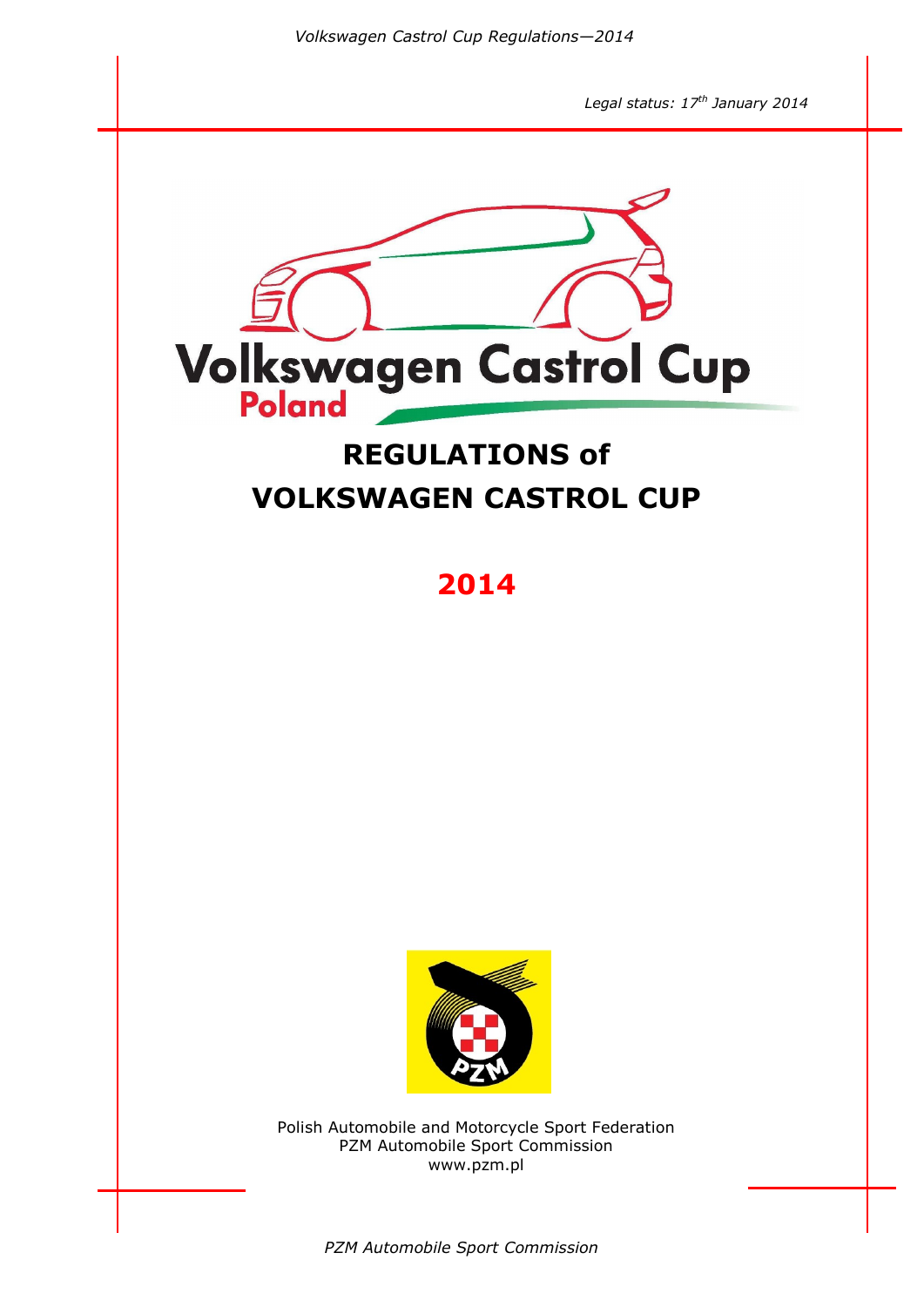Table of contents:

# "VOLKSWAGEN CASTROL CUP" (VWCC) 2014 REGULATIONS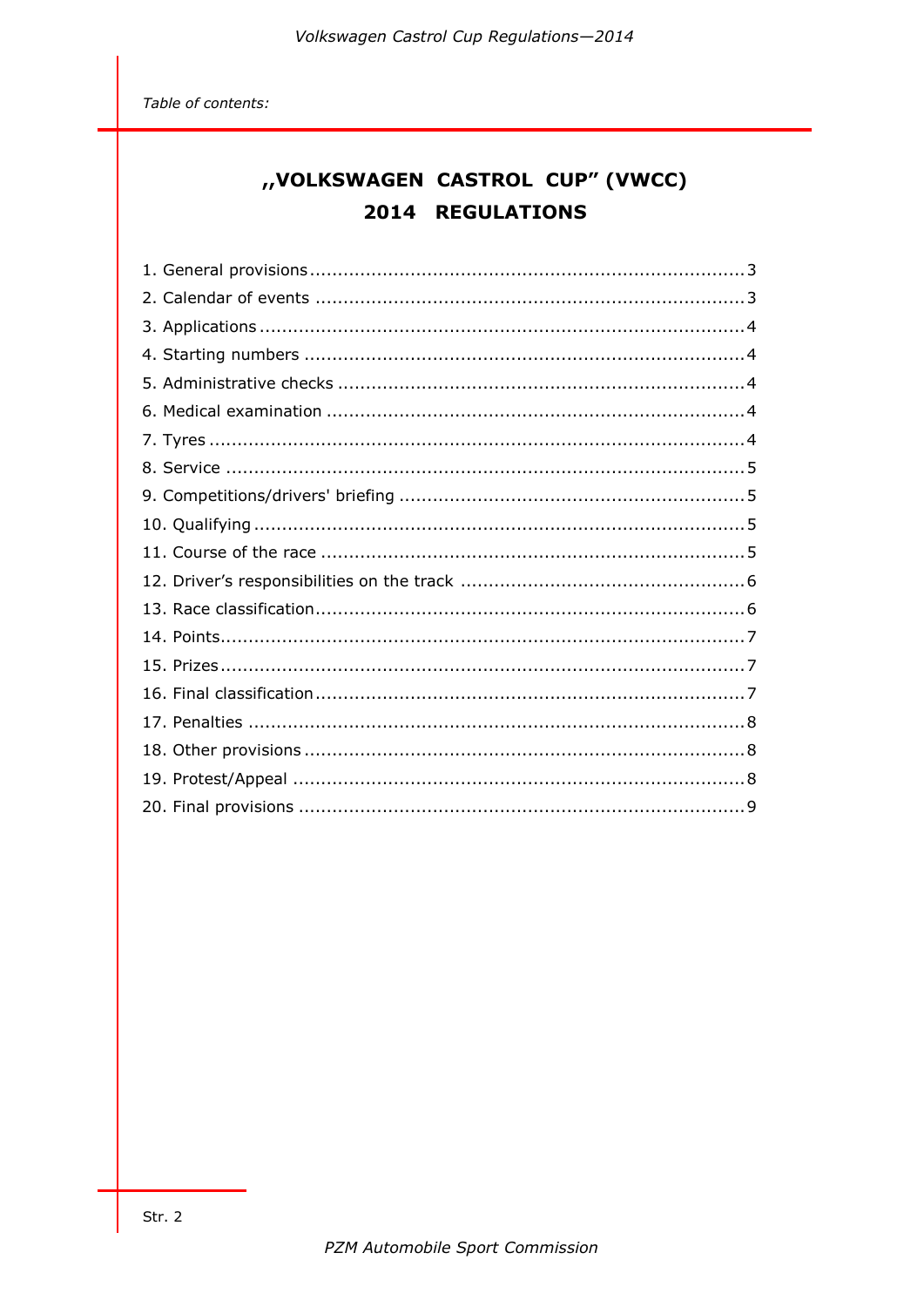## **1. GENERAL PROVISIONS**

**1.1** Volkswagen Racing Polska (VRP) together with Volkswagen Group Polska (VGP) and in cooperation with Polish Motor Association (PZM) organize the new series of track races starting 2014 under the name of "VOLKSWAGEN CASTROL CUP" (VWCC)

**1.2.** The races are organized on the basis of:

- International Sporting Code FIA together with attachments
- Polish Circuit Championship's Regulations (WSMP) for 2014
- bulletins issued by the GKSS
- present regulations
- organiser announcements issued by the VRP
- Environmental Protection Regulations in motor sports
- official international PZM sport calendar valid for the present year

**1.3.** The championship will be held to get the titles of Champion, Vice-Champion and 2<sup>nd</sup> Vice-champion in individual classification.

**1.4.** Only cars prepared and delivered by the Cup's Organizer will be allowed to start. The vehicles are the property of the Organizer and will be delivered to all rounds together with full service. These cars must be prepared in accordance with the rules of VWCC Technical Regulations.

**1.5.** The drivers who sign the contract and attachments with the Cup's Organizer, will be allowed to take part in this Cup. The contract will obligate them to take part in all VWCC rounds in 2014.

**1.6.** The unexcused absence on the races will impose an obligation to pay financial fine of 5.000 Euro. Exceptional force majeure which may be verified only by the Organizer will be recognized as an excused absence. Agreed by the driver and the Cup's Organizer, there is a possibility to allow another driver to participate in the round. He will take over all the duties concerning the contract of the absent driver. Neither wins he prizes nor scores points to the Cup's annual classification but in case of gaining 1st to 3rd place, he/she will take part in the winners' decoration on the podium.

**1.7.** The drivers born from the 1st of January 1983 are allowed to take part in the Cup. The regulations do not apply to women.

The Organizer reserves the right to allow the drivers being older than the permissible age limit take part in the competitions.

**1.8.** Each driver must have valid national licence BC (B1C1) for 2014 or another racing licence issued by ASN federated in FIA (Art. 20 International Sporting Code).

**1.9.** The driver's equipment must be in accordance with FIA regulations for the year 2014. Using overalls, long underwear, balaclava, socks, shoes and gloves in conformity with FIA homologation (FIA STANDARD 8856-2000) is obligatory. Helmets must comply with technical list number 25 of the attachment "J". Using FHR (FRONTAL HEAD RESTRAINT) system in accordance with technical lists number 28, 29 and 30 of the "J" attachment together with attachment "L" is compulsory.

**1.10.** The Organizer allows additional drivers so called VIP Driver and Gest Driver to take part in the competition. They neither win prizes nor points to the annual Cup's classification but they take part in the winners' decoration on the podium in case of gaining 1st to 3rd place.

#### **2. CALENDAR OF EVENTS**

**2.1** In 2014 season there will be 7 rounds (14 races).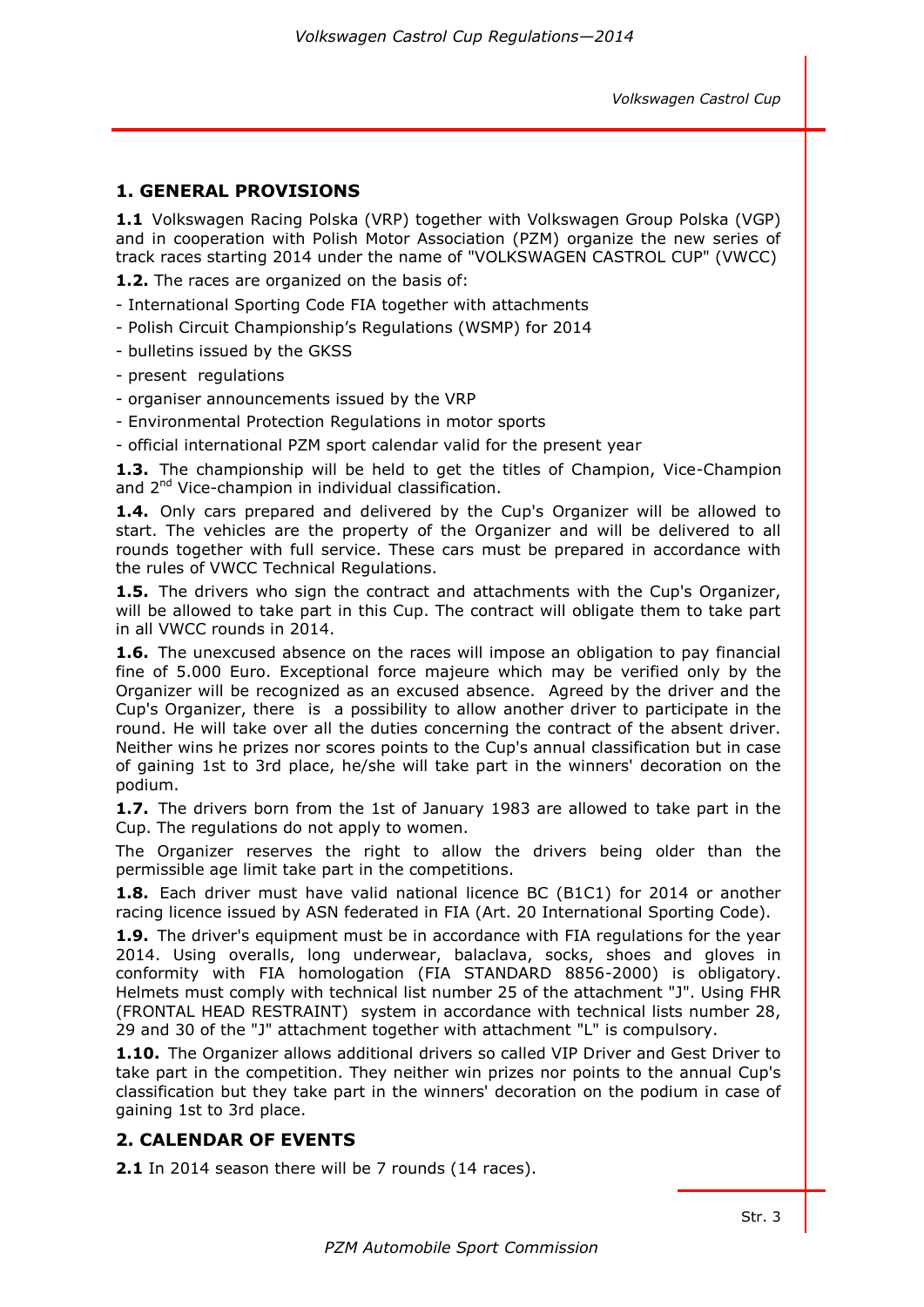| 2.2 Calendar approved by GKSS |                |                   |  |  |
|-------------------------------|----------------|-------------------|--|--|
| 25-27 April                   | Hungary        | Hungaroring       |  |  |
| 23-25 May                     | Germany        | Lausitzring       |  |  |
| 13-15 June                    | Poland         | <b>Tor Poznań</b> |  |  |
| 8-10 August                   | Czech Republic | Autodrom Most     |  |  |
| 22-24 August                  | Slovakia       | Slovakiaring      |  |  |
| 12-14 September               | Czech Republic | Autodrom Brno     |  |  |
| 26-28 September               | Poland         | Tor Poznań        |  |  |

## **3. APPLICATIONS**

**3.1.** The drivers who meet the requirements of the Present Regulations and Source given by the Cup's organizer concerning every round, will be allowed to take part in VWCC.

**3.2.** The driver is obliged to keep the regulations included in the above mentioned documents and to take part in all presentations and competitors' briefings during and after the competitions, winners decorating and press conferences both before the racing and after finishing.

**3.3.** All drivers taking part in VWCC should proudly represent the Cup's Organizer and they automatically become ambassadors of VOLKSWAGEN brand name and PZM

## **4. STARTING NUMBERS**

**4.1.** Starting numbers for 2014 season will be given before the opening of the season on the basis of Organizer's decision.

### **5. ADMINISTRATIVE CHECKS**

**5.1.** Participants/drivers present to the Cup's Organizer original of the application form for the start in season 2014 in all racing weekends and agreement for the start from the mother ASN so called ... Start Permission".

**5.2.** Participants/drivers must show valid licence of the participant/driver upon request of the organizer and competition authorities.

**5.3.** Only participants/drivers with valid medical examination will be allowed to take part in the Cup. (The entry in health card is valid 6 months for the participants till the finishing of 23 years and 12 months for the rest (if the doctor did not specified a shorter period).

## **6. MEDICAL EXAMINATION**

**6.1.** It is the duty of the contestant to undergo medical examination if such was ordered by the Cup's authorities. It concerns especially examination for the content of alcohol, intoxicants and anti-doping tests.

**6.2.** The refusal to undergo medical examination or not coming to the event is tantamount to a positive test outcome and will result in exclusion from the Cup.

**6.3.** Not accepting the driver to the race taking into consideration the actual state of health is possible only on the basis of the Doctor's opinion.

**6.4.** In case of collision after which the medical treatment was necessary, the driver may take part in the next part of the competition after issuing positive opinion by the Competition Doctor and with his consent.

# **7. TYRES**

**7.1.** The Organizer provides "slick" and "wet" type of tyres for each Cup's round, equal for all the competitors.

**7.2.** The only producer which delivers tyres to the VWCC Cup is HANKOOK.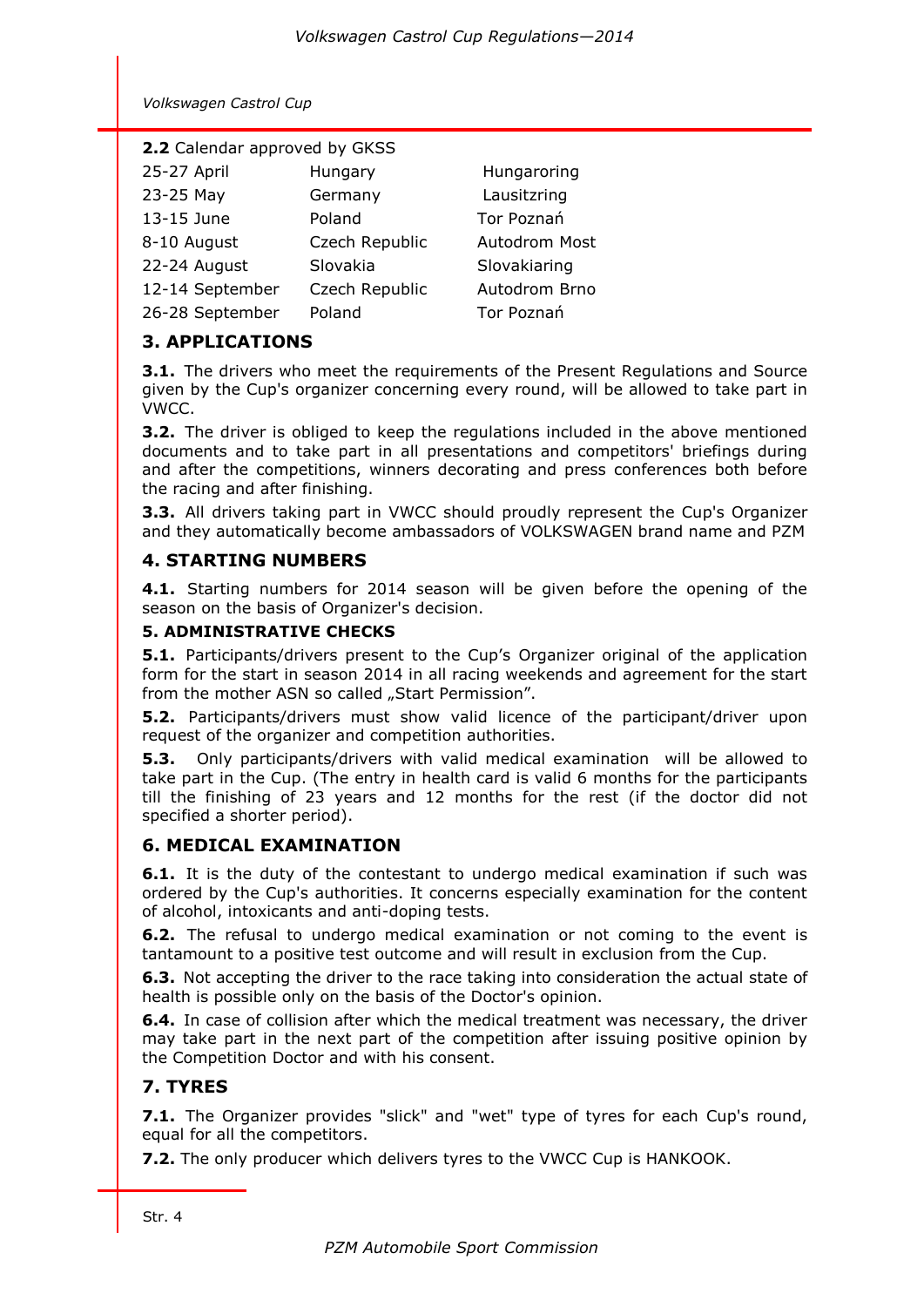**7.3.** Tyre size: 240/640/18 - "slick" or "wet".

**7.4.** The decision to choose either "slick" or "wet" belongs exclusively to the Organizer and will be given 15 minutes at the latest before the procedure of of the race's start.

## **8. SERVICE**

**8.1.** The cars are provided by the Organizer in identical technical specification.

**8.2.** Every contestant should declare before the opening of the season, one person who will serve during all round as a helper/assistant called "helper". If during the season there is a change of such a person, one should report this fact to the Organizer before the next round.

**8.3.** The contestant and his/her helper/assistant have the right to regulate and choose the tyre pressure and to report to the Organizer the suggestion to change the hardness of the front stabilizer but such an action can be done only by the Organizer's service stuff.

**8.4.** Any other servicing, mending, regulating actions are also done only by the Organizer's service.

**8.5.** In the event of destroying the car to such an extent that it is impossible to repair it before the race starts, the contestant may not have the possibility to start the race even though the servicing stuff's complete involvement in mending the damaged car.

**8.6.** It is forbidden to install any additional cameras by the participants and helpers. Cameras are installed only by the Cup's organizer.

#### **9. COMPETITIONS/DRIVERS' BRIEFING**

**9.1.** The Cup will be held during maximum 3 days referred later as to 'round'

**9.2.** Each round comprises of two free practices lasting 30 minutes each, 30 minutes qualifying session and two main races.

**9.3.** Taking part in both official meetings and also briefings run by the Cup's Organizer and competition's authorities is compulsory. Late coming or absence of the driver will be fined up to 100 Euro. The amount of fine will be decided by the Cup's Organizer.

**9.4.** Only drivers and guests invited by the Organizer can be present at the official briefings.

#### **10. QUALIFYING**

**10.1.** To take part in the main races the driver must finish compulsory qualifying session or is admitted by the Organizer in the situation described in point 10.4

**10.2.** Finishing the qualifying session means driving minimum 1 lap with the time keeping system.

**10.3.** Each driver has to get the minimum time of 1 lap no more than 110% of the best lap.

**10.4.** If the driver did not drive any lap or did not take part in the qualifying session he/she may be allowed, with the acceptance from the competitin's authorities taking into consideration the knowing of the track, to start from the last starting position. In case there are several such drivers the starting position order depends on the starting numbers of these drivers.

**10.5.** The Director of the race may interrupt the qualifying session if he thinks it is necessary. After restarting of the qualifying session there is no need to prolonge it to its original duration. In case of interrupting the qualifying session, no protest will be accepted concerning possible influence of effects of interrupting the qualifying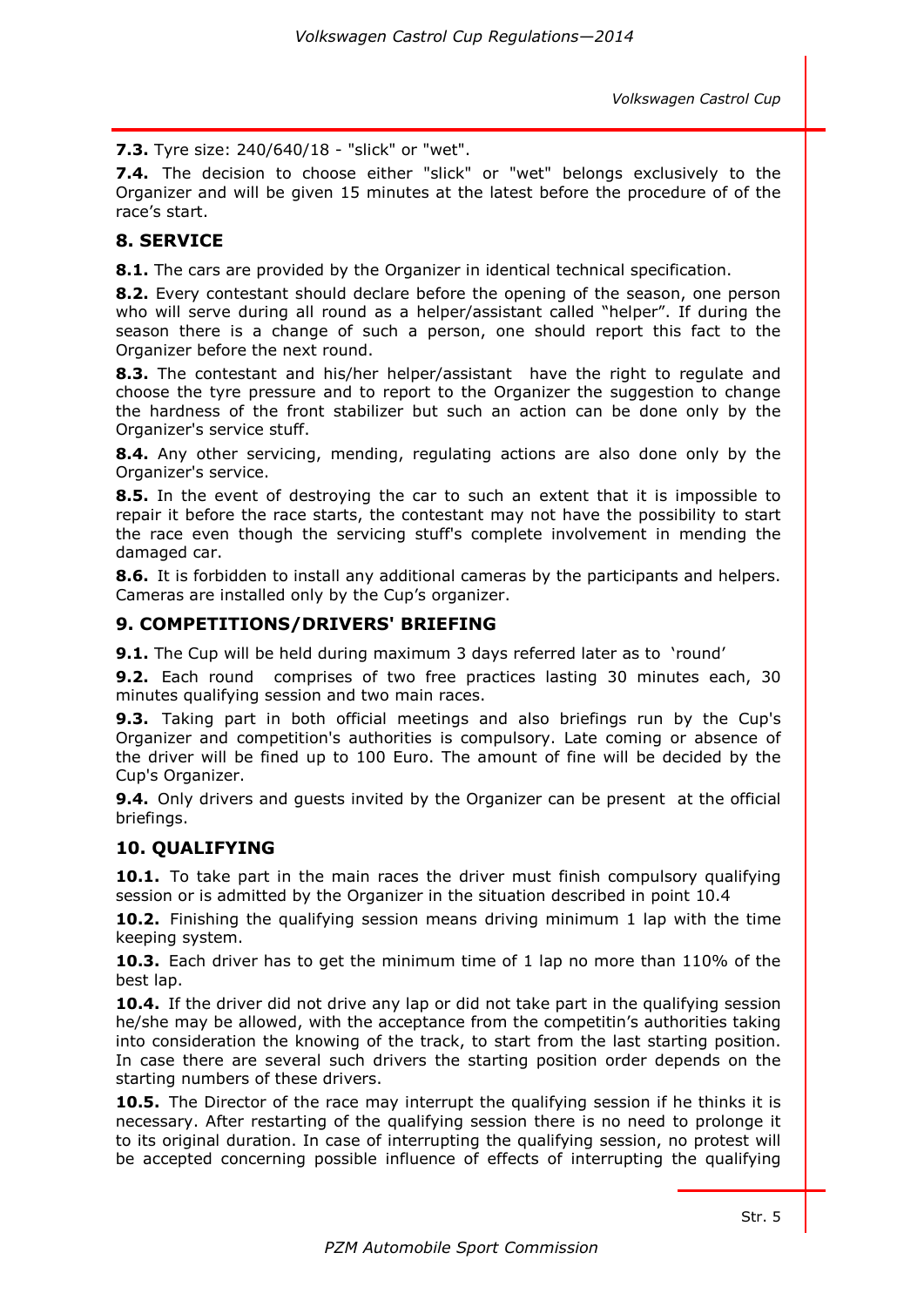session to the classification order.

**10.6.** Any practice on the tracks which will be organizers of each rounds (placed in the Calendar of Events) is forbidden 30 days before the event on each track. It is also forbidden to take part as a driver in other races or any events on these tracks in the above mentioned times under pain of exclusion from the next round.

## **11.COURSE OF THE RACE**

11.1. During each round there will be 2 main races.

**11.2.** The distance of each race is minimum 50 km. In exceptional circumstances (e.g. the use of Safety-Car) the race will be stopped after 25 minutes of its lasting when the leader of the race will cross the finish line after that time.

**11.3.** Starting position order for the first race is determined by the fastest time lap in the qualifying session. The driver with the best qualifying session time starts from pole position, second from position 2, third from position 3 and so on. If two or more drivers have the same time - the best position will be for the driver who got this time as the first. The drivers who did not finish the qualifying session or did not take part in it, will have the starting position in the order described in point 10.4

**11.4.** Starting position for the second race is determined by the second fastest lap time gained in the qualifying session. If two or more drivers gained the same time – the better starting position place in the second race will be given to the driver who gained the second best time lap as the first. If the participant does not drive the second measuring lap, he/she will be placed on the last starting position to the second race.

11.5. The start to both races is the standing start (Grand Prix) and it follows according to procedures described in WSMP Regulations art. 16.1 and in Supplementary Regulations of each round. In justified cases e.g. during bad weather conditions the competition's authorities and Cup's Organizer may decide to allow the flying start after the Safety Car described in WSMP Regulations art. 16.7

#### **12. DRIVER'S RESPONSIBILITIES ON THE TRACK**

**12.1.** The driver is obliged to sports rivalry according to 'fair play' and to follow 'track driving code' according to paragraph IV attachment 'L' of the International Sporting Code FIA.

## **13. RACE CLASSIFICATION**

**13.1** The winner of the race is the driver who drove the required time distance and as the first crossed the finish line. Next places go to the drivers who crossed the finish line after the leader in the order of finishing the race and depending on the number of completed laps.

**13.2.** Finishing the race means crossing the finish line within no longer than 5 minutes after the winner has crossed the finish line.

**13.3.** For the driver to be classified, he/she must drive within this time 80% of the distance driven by the race winner.

13.4. The driver who did not cross the finish line but completed the required 80% of the distance will be classified straight after those drivers who crossed the finish line.

**13.5.** The end of the race is possible through crossing the finish line on the PIT-LINE - the driver on the last lap who sees the waving chequered flag has the right not to cross the finish line on the track but go to PIT-LINE and cross the finish line there.

**13.6.** If the race has to be shorten or stopped (without continuation) the drivers score points/prizes in accordance with the following specification:

- if the leader of the race drives minimum 75% of the planned distance = 100% points/prizes

- if the leader of the race drives minimum 50% of the planned distance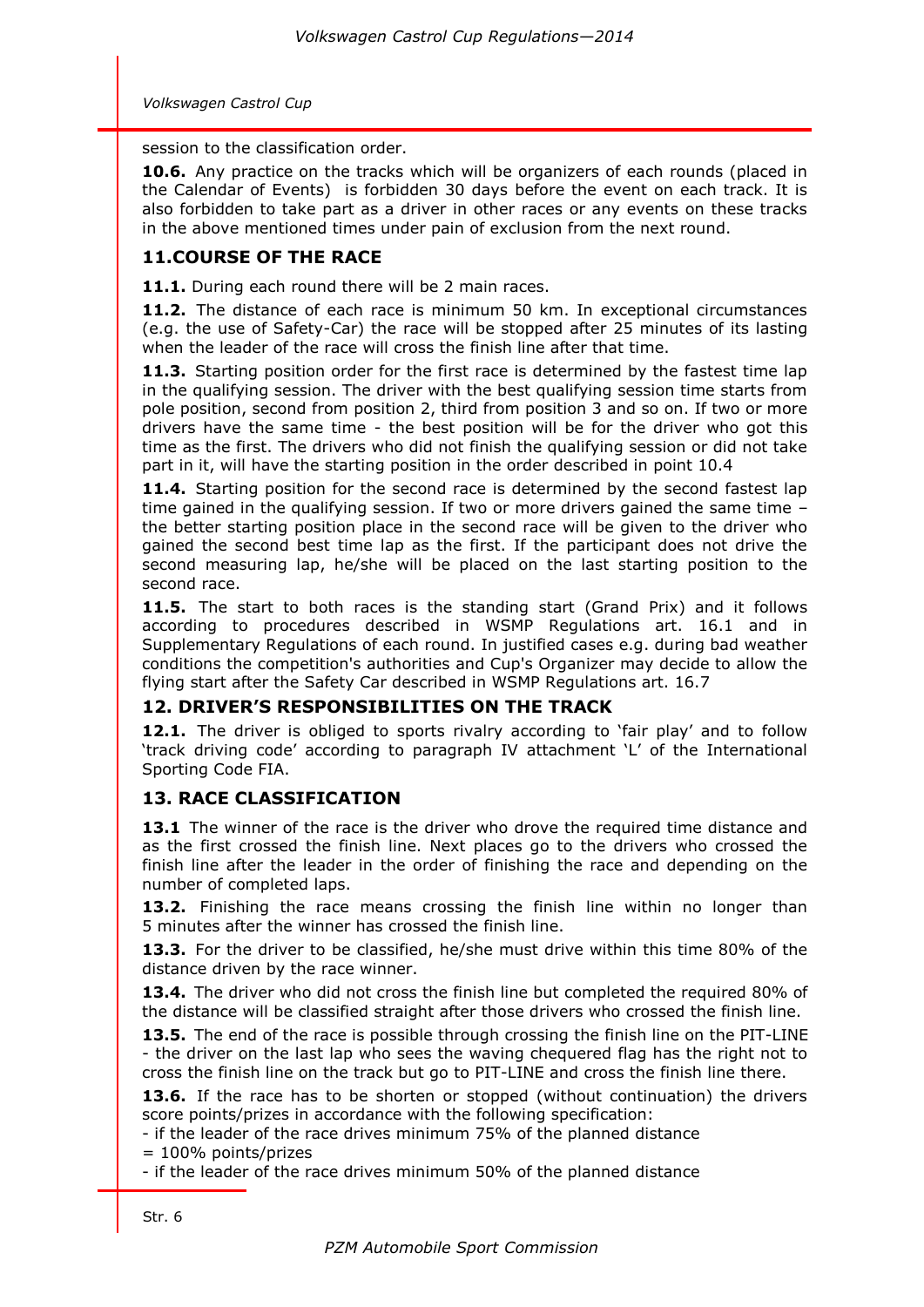#### = 50% points/prizes

- if the leader of the race drives less than 50% of the planned distance - the race is said to be unmatched. Points and prizes are not awarded.

#### **14. POINTS**

**14.1.** Points for every two races in the round are as follows:

| Place | Points in the 1st round | Points in other rounds |
|-------|-------------------------|------------------------|
| 1st   | 25 pts                  | 50 pts                 |
| 2nd   | 21 pts                  | 42 pts                 |
| 3rd   | 19 pts                  | 30 pts                 |
| 4th   | 17 pts                  | 34 pts                 |
| 5th   | 16 pts                  | 32 pts                 |
| 6th   | 15 pts                  | 30 pts                 |
| 7th   | 14 pts                  | 28 pts                 |
| 8th   | 13 pts                  | 26 pts                 |
| 9th   | 12 pts                  | 24 pts                 |
| 10th  | 11 pts                  | 22 pts                 |
| 11th  | 10 pts                  | 20 pts                 |
| 12th  | 9 pts                   | 18 pts                 |
| 13th  | 8 pts                   | 16 pts                 |
| 14th  | 7 pts                   | 14 pts                 |
| 15th  | 6 pts                   | 12 pts                 |
| 16th  | 5 pts                   | 10 pts                 |
| 17th  | 4 pts                   | 8 pts                  |
| 18th  | 3 pts                   | 6 pts                  |
| 19th  | 2 pts                   | 4 pts                  |
| 20th  | 1 <sub>p</sub>          | 2 pts                  |

**14.2.** Points are not awarded to VIP-Drivers and Guest-Drivers.

### **15. PRIZES**

**15.1.** 8.000 Euro is set to be the financial prize in every round that is 4.000 Euro for every race according to the division:

| Place | The amount of prize in the race |
|-------|---------------------------------|
| 1st   | 1000 Euro                       |
| 2nd   | 750 Euro                        |
| 3rd   | 500 Euro                        |
| 4th   | 450 Euro                        |
| 5th   | 400 Euro                        |
| 6th   | 350 Euro                        |
| 7th   | 300 Euro                        |
| 8th   | 250 Euro                        |
|       |                                 |

## **16. FINAL CLASSIFICATION**

**16.1.** Points from all races in each rounds will be added to the final VWCC Cup's classification.

**16.2.** The driver who scores the biggest number of points will take first place and get the title of Polish Champion, the next second and get the title of Polish Vice-Champion and the next the third place and get the title of 2nd Vice-Champion and so on. In case of scoring the same number of points, the greater number of higher places in the season will count. If still there is no conclusion, better place in the first race of the first round will decide about the final order.

16.3. The driver who gets the first place in the season and gets the title of Polish Champion will not be allowed to take part in the next Cup's edition.

**16.4.** Prizes in the final classification of the season: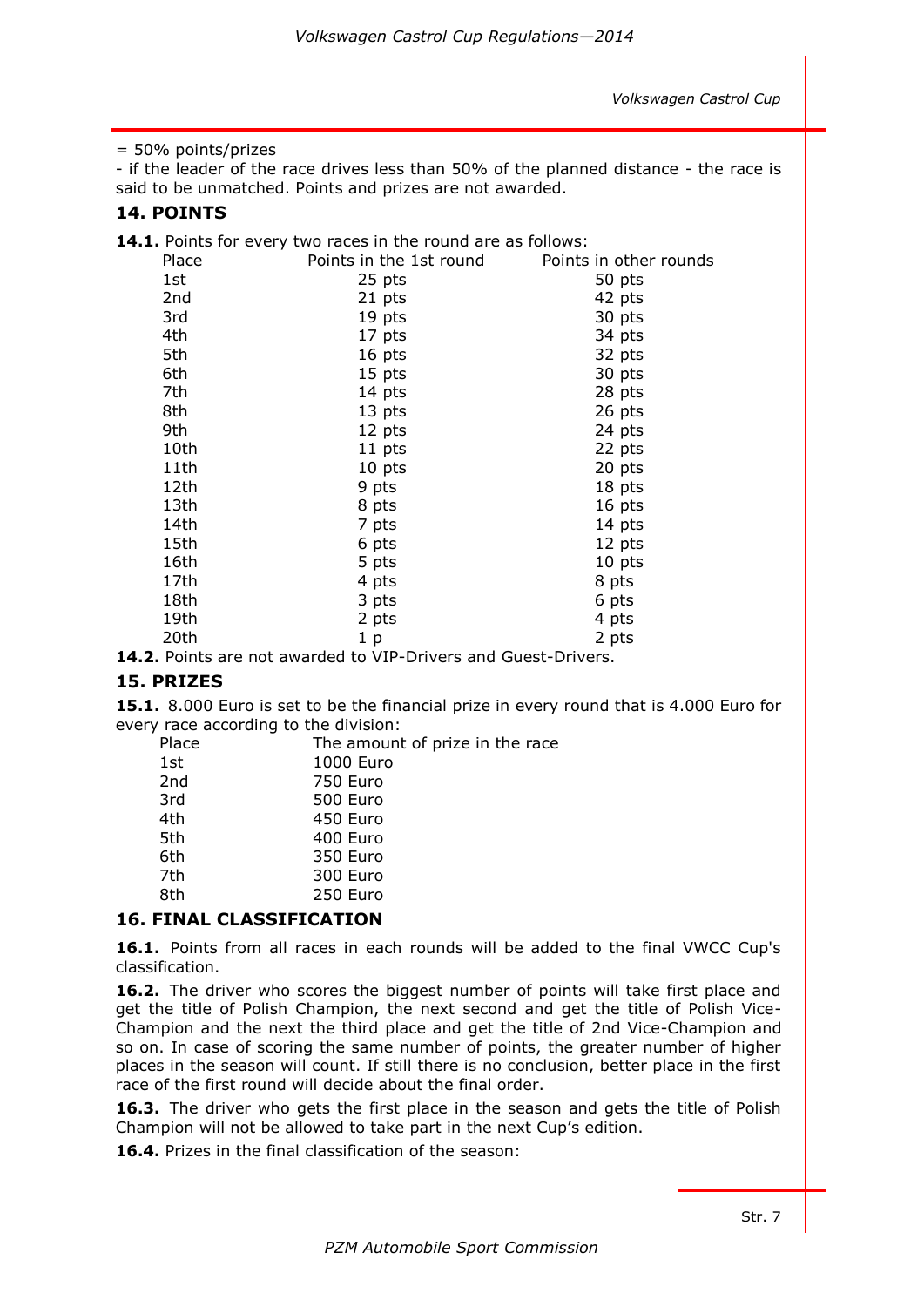1st place - VW Golf car + 30.000 Euro\*

2nd place - 20.000 Euro\*

3rd Place - 10.000 Euro\*

\*Cash prizes from the final classification are intended for the further sporting development of the participant in the field of motor-sport. Detailed decisions will be included in the contract between the participant and Cup's Organizer.

**16.5.** Handing of the prizes will occur during special ceremony at the end of the season but handing of the championships titles will be at Motorsports Champions Gala. Compulsory attendance on the ceremonies.

# **17. PENALTIES**

**17.1.** According to the Art. 18 of the WSMP Regulations and WPP for 2014

**17.2.** Exceeding the speed limit (60 km/h) in the PIT-LINE:

 $a/d$ uring the practice  $\qquad$  - financial fine 100 Euro

b/ during the race

- for 1st exceeding - DRIVE THROUGH penalty

- for 2nd exceeding - STOP-GO penalty

- for 3rd exceeding  $-$  to the decision of ZSS $*$ 

\* les commissaires sportifs (French);

the steward of the meeting (English)

**17.2** The drivers can be also punished for:

- not obeying the regulations included in Supplementary Regulations of particular rounds

- each unlawful action or dealing to the detriment of the competition's interest or motor sport - FIA International Sporting Code Art. 12.1.1.c.

- every action against the regulation rules and towards the Cup's Organizer, and especially for the non sporting way of driving, for not applying to the principles of fair play and sports rivalry on any behavior on the track threatening the security of other drivers during practices, qualifying and races. It concerns also the behavior undermining the good name of the Cup's Organizer, sponsors, participants, sporting activists and other people on the track and outside.

**17.3.** Besides the penalties imposed in accordance with Art. 18 of the WSMP and WPP Regulations, the organizer can impose additional penalties such as:

- reducing the number of Push To Pass

- financial penalties up to 5000 Euro

- an application to GKSS for excluding the participant from the series

**17.4.** The participant excluded from the round loses the right to any prizes in the round.

# **18. OTHER PROVISIONS**

**18.1.** The competitions' participants should behave loyally towards PZM, organizers and official people.

**18.2.** Participant/Driver submitted to VWCC is responsible for any behaviour both themselves and all members of their team.

# **19. PROTESTS/APPEALS**

**19.1.** The protest must be lodged in a written form to the Competition's Director.

**19.2.** There must be the bail enclosed to the protest in the amount defined in Supplementary Regulations of each round.

**19.3.** Detailed regulations concerning both the course and time of handing in the